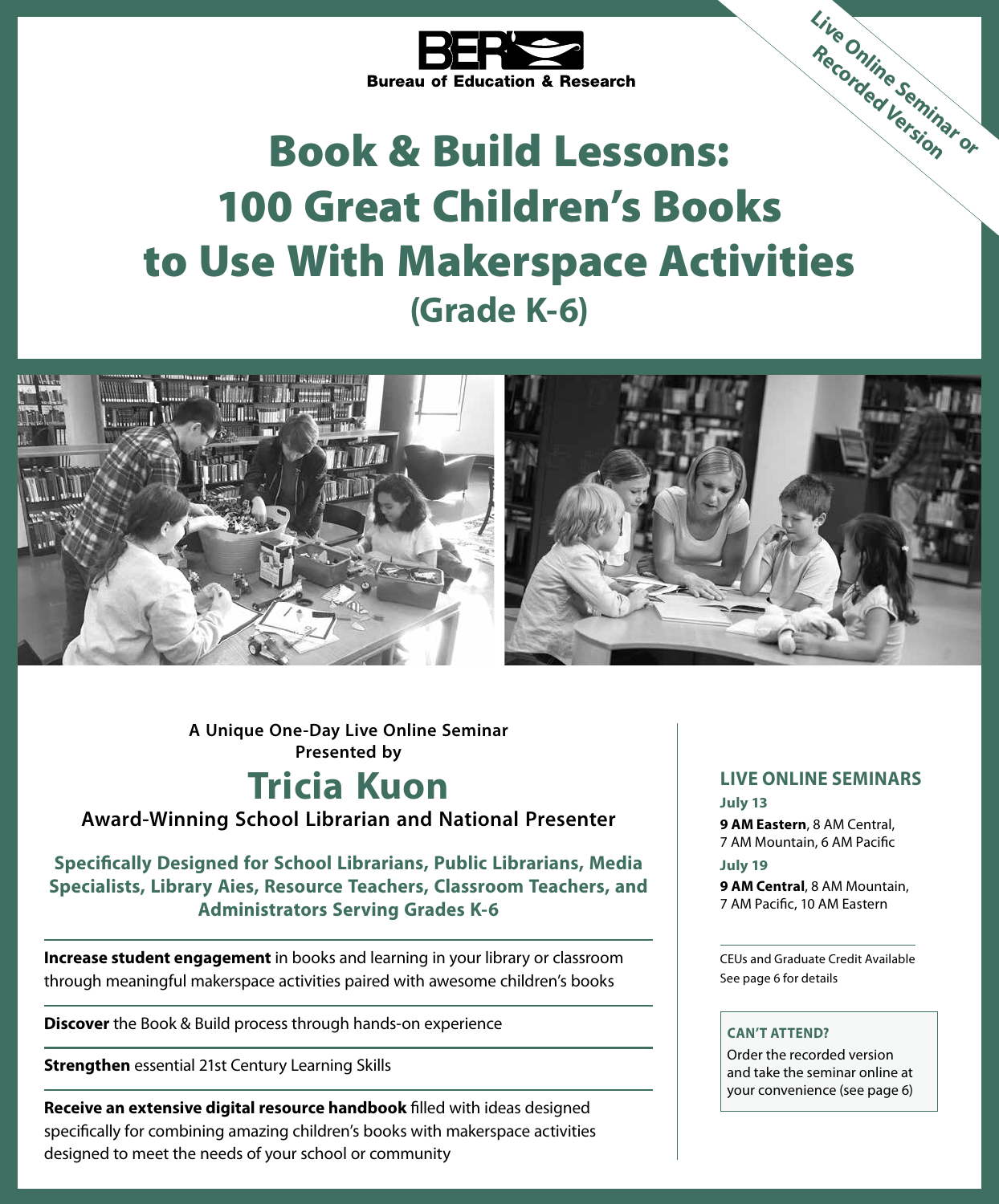## **Ten Key Benefits of Attending**

"Excellent! I have so many ideas to share with my students now!"

— **ANDREA KARTTUNEN, SPECIALS TEACHER-LIBRARIAN**



**Who Should Attend**

School Librarians, Public Librarians, Media Specialists, Library Aides, Resource Teachers, Classroom Teachers, and Administrators Serving Grades K-6

#### **1. Practical and Easy Ways to Incorporate Makerspaces with Literature to Transform Your Library Program**

Dozens of ideas, plans, strategies, and resources will be shared to help you enhance your existing lessons with ideas you can implement immediately!

#### **2. Discover WHY to Include Makerspaces in Your Curriculum**

Research demonstrates that making leads to better retention of learning plus there are so many more reasons to include making. Let's talk about those reasons!

#### **3. Preview Amazing Children's Books Made for Making**

Tricia will share the latest, most motivating children's books developed to cater to the maker movement and demonstrate the maker mindset at work!

#### **4. Delve into the Maker Mindset**

Discover how closely the maker mindset is associated with the growth mindset … Strategies proven to increasing confidence and success

#### **5. Experience the Perfect Read Alouds for Makerspace Learning**

Reading aloud is quickly becoming a lost and dying practice but its importance cannot be emphasized too much

#### **6. Essential Free or Low Cost Digital Tools**

Leave with dozens of ideas for making the most of free or low cost digital tools … Learn how these digital tools to create and MAKE awesome learning

#### **7. Lists of Outstanding Children's Books to Meet Your Curriculum Standards** Each making activity will align with American Association of School Librarian (AASL) standards for learners … Strategies for integrating these books into your program

- **8. Learn Which Lessons Strengthen Essential 21st Century Learning Skills** Makerspaces go beyond fun by building an environment where creating, collaborating, critical thinking, and communication are essential
- **9. Connect Making to Your Read Alouds, Booktalks, and Library Lessons** Learn how makerspaces support and reinforce your already existing curriculum

#### **10. Receive an Extensive Makerspace Digital Resource Handbook**

Leave with a digital resource handbook filled with the newest ideas, strategies, and tips for creating and enhancing library makerspaces through the use of Book & Build activities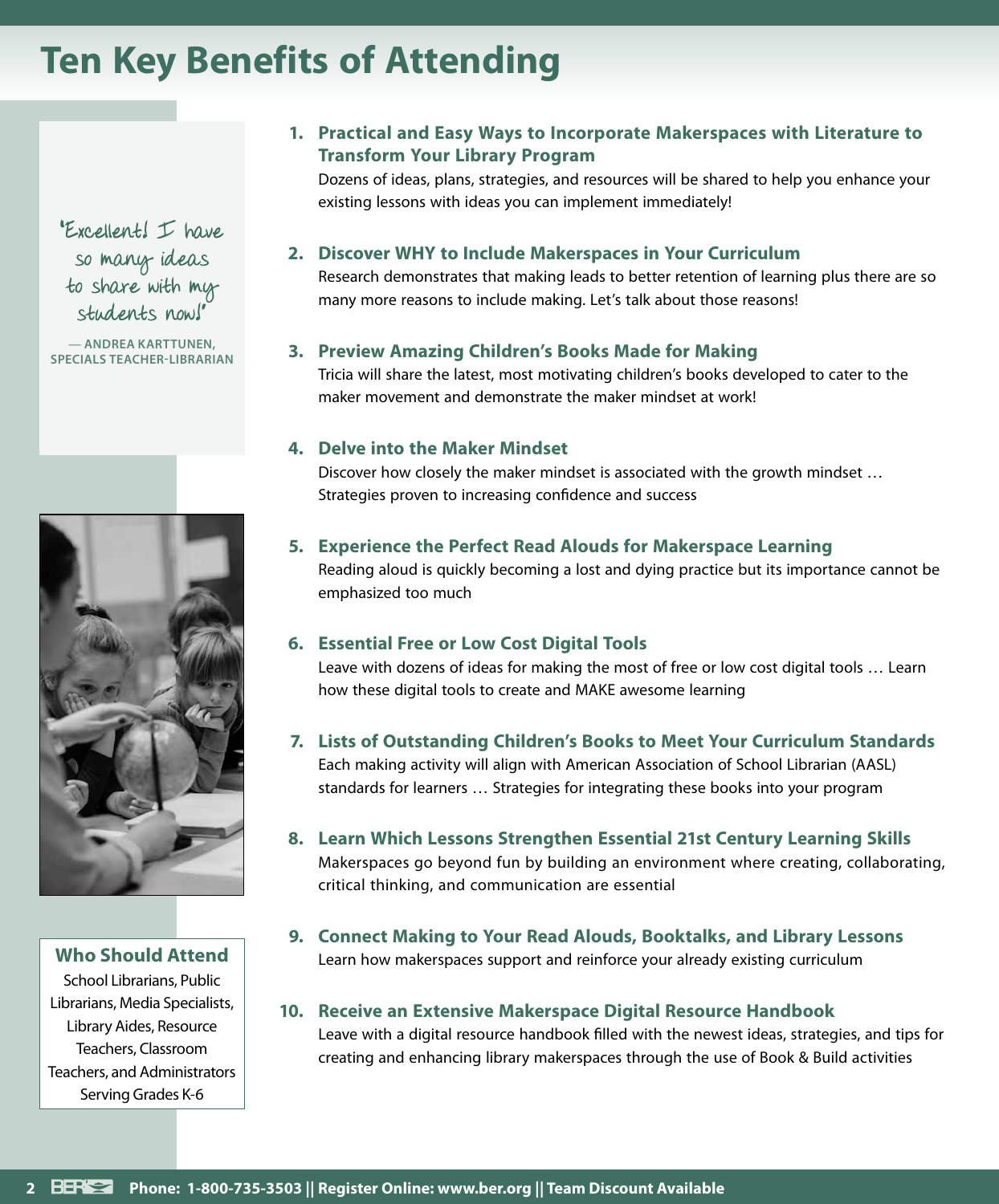# **Outstanding Strategies You Can Use Immediately**

#### **What You Will Learn ...**

- **• 100 ways** to use great children's books with makerspace activities
- **•** How to **enhance** your existing makerspace by combining it with your curriculum needs
- **• The best children's books** and how you can use them in your library, classroom and making plans
- **• Awesome ideas** to help you align your making and use of children's books with national standards
- **•** Current research to see what is being done and **what's WORKING**
- **•** How to incorporate **amazing FREE digital tools** with books and making
- **•** Ideas for **enhance your digital presence** through making and read alouds
- **•** Use makerspaces to **boost STEAM skills** for every student by tapping into the power of making
- **•** How to use a Book & Build framework to **make sure your makerspaces challenge students**  to develop higher-order thinking
- **• Best practices, tips and tricks** to incorporate and build on the maker mindset
- **•** Make your library more inviting for all students using **innovative makerspace activities along with engaging books with every lesson!**
- **•** Greatly enhance your library or classroom curriculum through Book & Build **ideas you can use!**





"The resources and presentation were amazing!"

— **NICOLE URELES, 2ND GRADE TEACHER**

## **Practical Ideas and Strategies**

In this **NEW** seminar, award-winning librarian, author, and presenter **TRICIA KUON** shares her classroom-proven, practical ways to combine makerspace activities with the best children's books. This exciting seminar has been designed to help strengthen library and classroom learning by combining books with makerspace activities to meet the following needs: :

- Provide an awesome list of children's books to use with makerspace activities in order to enhance the curriculum and help students to remember their learning in a MORE meaningful way
- Align with curriculum to extend classroom learning
- Emphasize the 5 C's of 21st Century Learning: collaboration, communication, critical thinking, communication, and citizenship
- Allow for STEAM activities and experiences
- Turn classrooms and libraries into spaces to absorb knowledge and create NEW knowledge.

Communicating with your stakeholders, engaging your students with great books, and spreading enthusiasm through fun, exciting, appealing building and making activities are just a few of the topics that will be discussed. *Join Tricia for an energizing and inspiring day full of the very best books and dozens of makerspace activities, plus a host of strategies and techniques that you can use immediately, successfully, and powerfully to integrate these books into your classroom or library program.*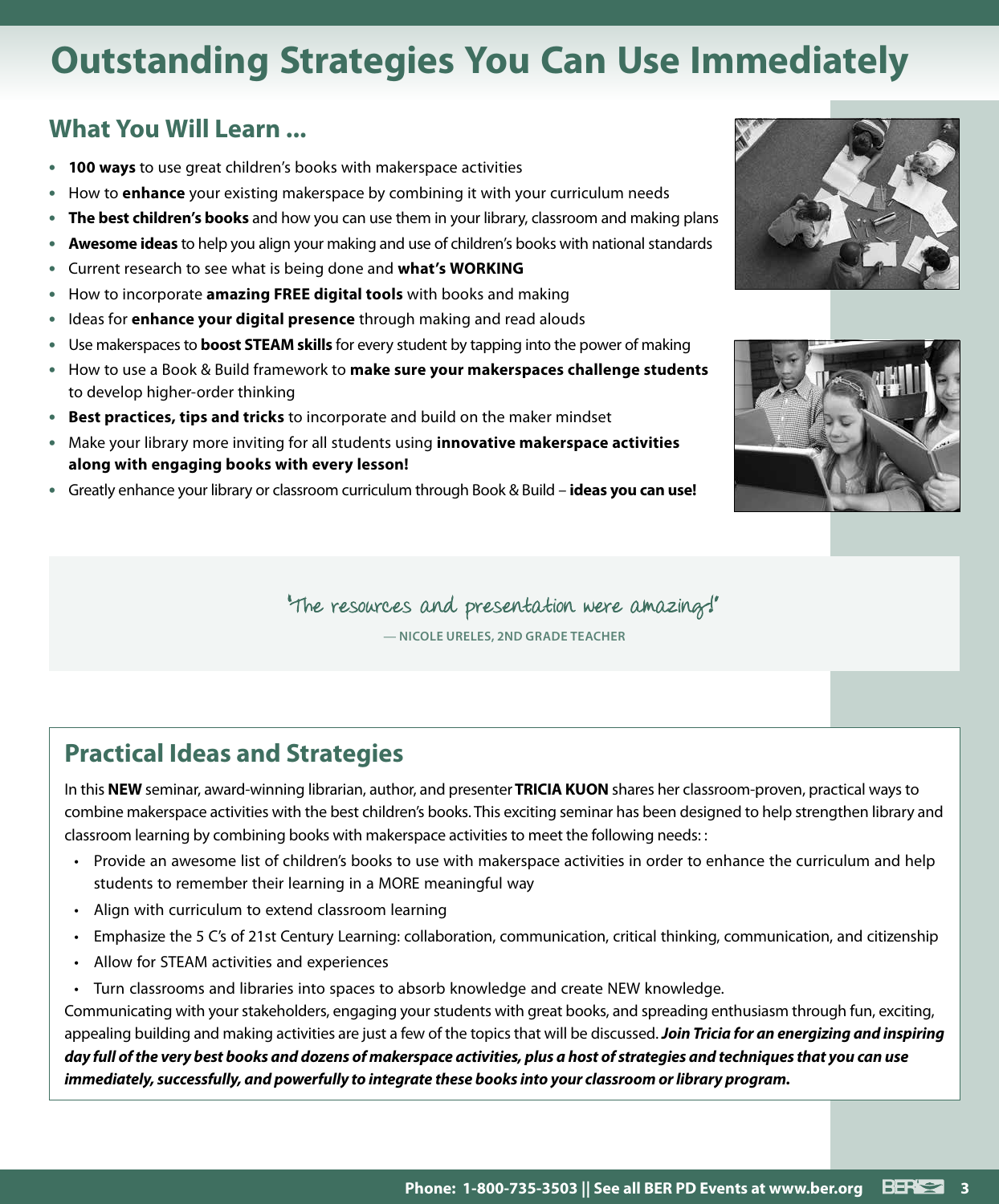# **A Message From Seminar Leader, Tricia Kuon**



#### **Uniquely Qualified Instructor**

**Tricia Kuon**, an award-winning librarian, will share how to develop an inviting, thriving environment where students can create and learn from each other through the use of children's books paired with makerspace learning. Tricia will provide you with numerous costefficient ideas to help you maximize your time and resources. Whether you have existing makerspaces in your library or are new to the idea of offering makerspace activities to complement your lessons, you are sure to find a wealth of ideas in this powerful **NEW** one-day seminar! Join Tricia for an inspiring day filled with practical tips that will give you the tools you need to enhance your lessons making them engrossing and memorable while connecting to your curriculum and encouraging a deeper love of reading for students. As an added benefit, you will receive a comprehensive digital resource handbook, *Book & Build Lessons: 100 Great Children's Books to Use With Makerspace Activities*, specifically designed for this seminar and filled with outstanding ideas to help you create the very best possible learning experiences for your students.

Dear Colleague:

Like many of you, I struggled with finding a way to incorporate using makerspaces in my classroom, which happened to be a school library. Among the issues were time, space, money, education for me and for all of the stakeholders, and did I mention time? I have tried numerous ways to create meaningful making experiences for students without taking away from my primary goal – promoting great books and encouraging students to become enthusiastic readers!

My quandary was this: with limited time, limited space, and of course, limited funds, how could I implement making activities without taking away from my most important task of showing kids great books to get them excited about reading?

In this seminar, I will share with you dozens of great lesson ideas for awesome books you can use at any level, K-6, along with exciting build or maker activities. These lessons are about topics that you likely cover in your curriculum like award books, genres, categories of books, digital citizenship, friendship, belonging, diversity, and more. Attending this seminar will save you countless hours of time as you try to invent the wheel yourself. I've already created the wheel for you, and I would love to share.

Because one of the best ways to learn about makerspaces is through making, this seminar will be interactive and informative. I can't wait to meet you and work with you.

Sincerely,

Jricia Kuon

Tricia Kuon

P.S. Not only will we have time together to explore and discover dozens of ways to use the best children's books for maker activities, **you will leave this seminar with an extensive digital handbook and access to online resources** designed specifically for librarians and teachers who want to use makerspaces!

"In this seminar, I will share with you dozens of great lesson ideas for awesome books you can use at any level, K-6, along with exciting build or maker activities."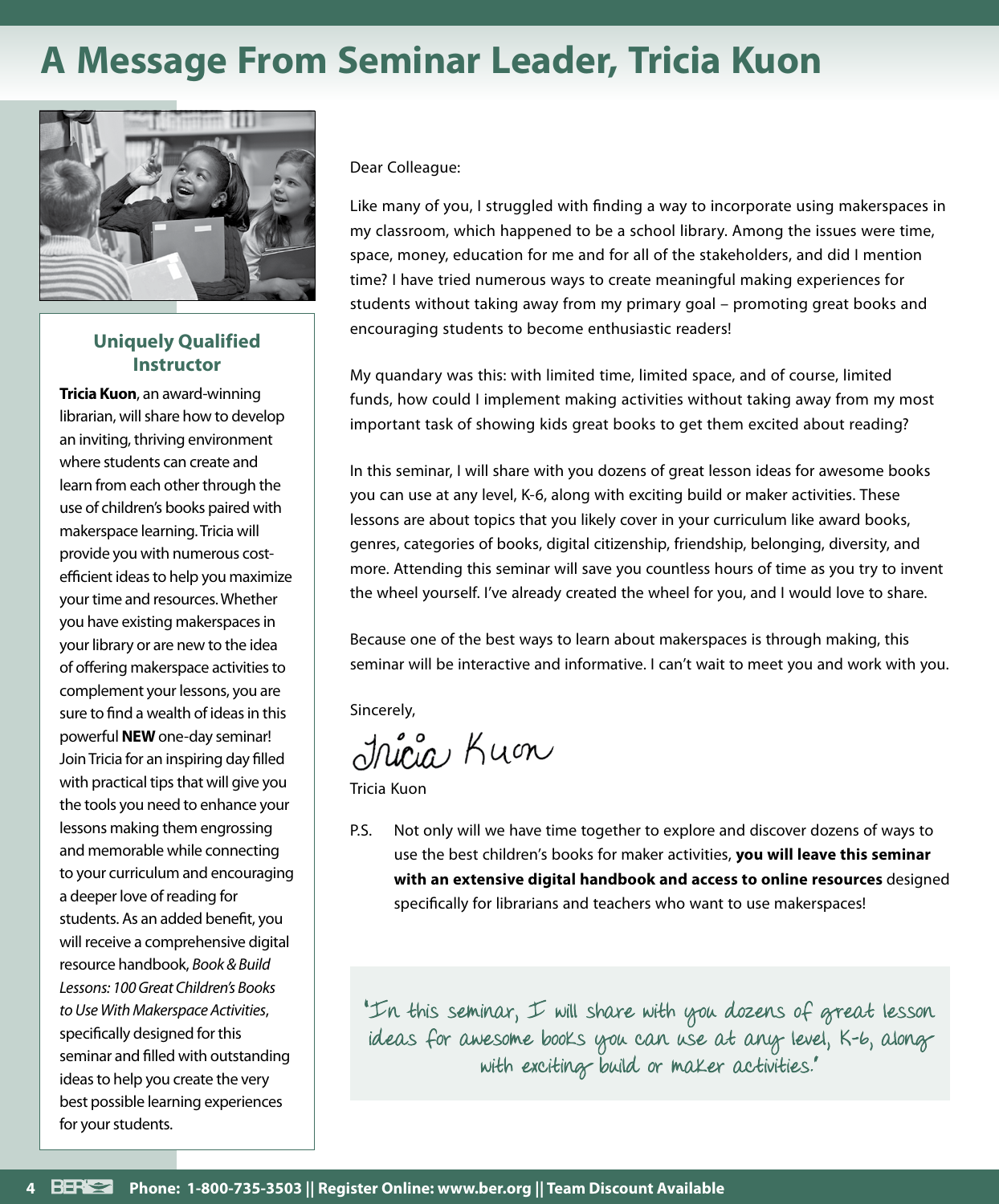## **What Your Colleagues Say About Tricia Kuon**

*"This was incredibly informative and interesting. The presenter is fun and knowledgeable!*

**– Catherine Mangan, Librarian**

*"So many ideas! Well worth the time spent today."*

**– Jennifer Hanneken, Library Media Specialist**

*"The event was well run, on time, and organized. Tricia Kuon was very professional and enthusiastic. She was friendly and helpful and provided a wealth of ideas for books to read and activities to pair with them."*

**– Lisa Roeder, Media Specialiste**

*"The pace was perfect. Lots of great books and connected activities. Tricia was a very animated and engaging facilitator. I'm so happy that I have the workbook with lesson plans and resources to take with me!"*

**– Teresa Farrenkopf, Technology Integration Teacher**



## **About BER Seminars**

#### **Outstanding Instructors**

All programs are led by outstanding, top-rated BER national trainers

#### **Extensive Digital Resource Handbook**

You'll receive an extensive digital Resource Handbook full of practical strategies and resources

#### **Highly Interactive**

You'll be able to ask questions, consult with the instructor, and share ideas with other participants

#### **Program Guarantee**

As we have for 45 years, we guarantee the high quality of our programs. If you are not satisfied, we'll give you a 100% refund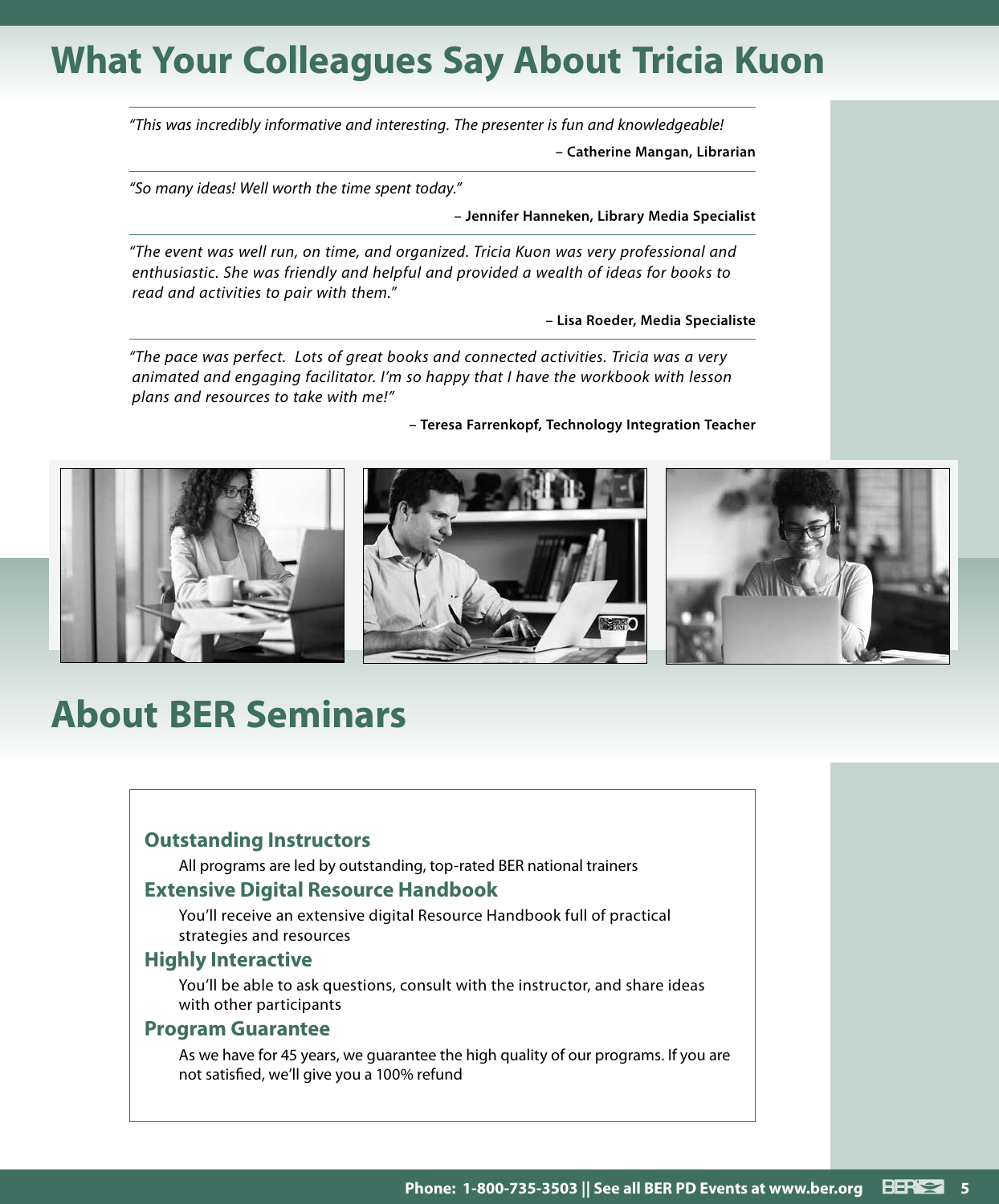## **Special Benefits of Attending**



"By far the best seminar  $I$  have attended. I took lots of notes and am very excited to utilize what I have learned today. Awesome job!

— **KATHY CADE, MEDIA CLERK/ LIBRARIAN**

#### **On-Site Training**

Most BER seminars can be brought to your school or district in-person or online. See the options at www.ber.org/onsite or call 877-857-8964 to speak to one of our On-Site Training Consultants.

#### **Extensive Digital Resource Handbook**

Each participant will receive an extensive digital resource handbook specifically designed for this seminar. The handbook includes:

- Practical techniques and strategies for implementing makerspace activities into your curriculum immediately
- Numerous ideas for low-cost or inexpensive or FREE makerspace activities
- Specific experiences to create engaging lessons to enhance creativity and strengthen STEAM skills
- Ways to support and encourage students to be enthusiastic readers

#### **Consultation Available**

Tricia Kuon will be available to answer your specific questions and the unique needs of your own program.

#### **Meet Inservice Requirements / Earn State CEUs**

Participants of Live Online Seminars and those completing the Recorded Version online can receive a certificate of participation that may be used to verify five continuing education hours. For details about state CEUs available, visit www.ber.org/ceus.

#### **Earn One to Four Graduate Semester Credits**

Up to four graduate level professional development University of Massachusetts credits are available with an additional fee and completion Global Anonprofit of follow up practicum activities. Details for direct

enrollment with University of Massachusetts Global, will be available at this program.

### **Can't Attend?**

#### **Other Professional Development Options:**

#### **Recorded Version of the Seminar**

A video recorded version of this seminar will be available to take online at your convenience. You'll have access to the entire course and to the extensive digital resource handbook. Optional CEUs and graduate credit available. To enroll, see registration form on page 7.

#### **Related On-Demand Online Courses**

A related On Demand Video-Based Online Learning course, *MAKERSPACES: Creating Motivating, Engaging Work Spaces for Your Library, for Grades K-12*, and other library-related courses are available for immediate registration. To enroll, visit www.ber.org/online.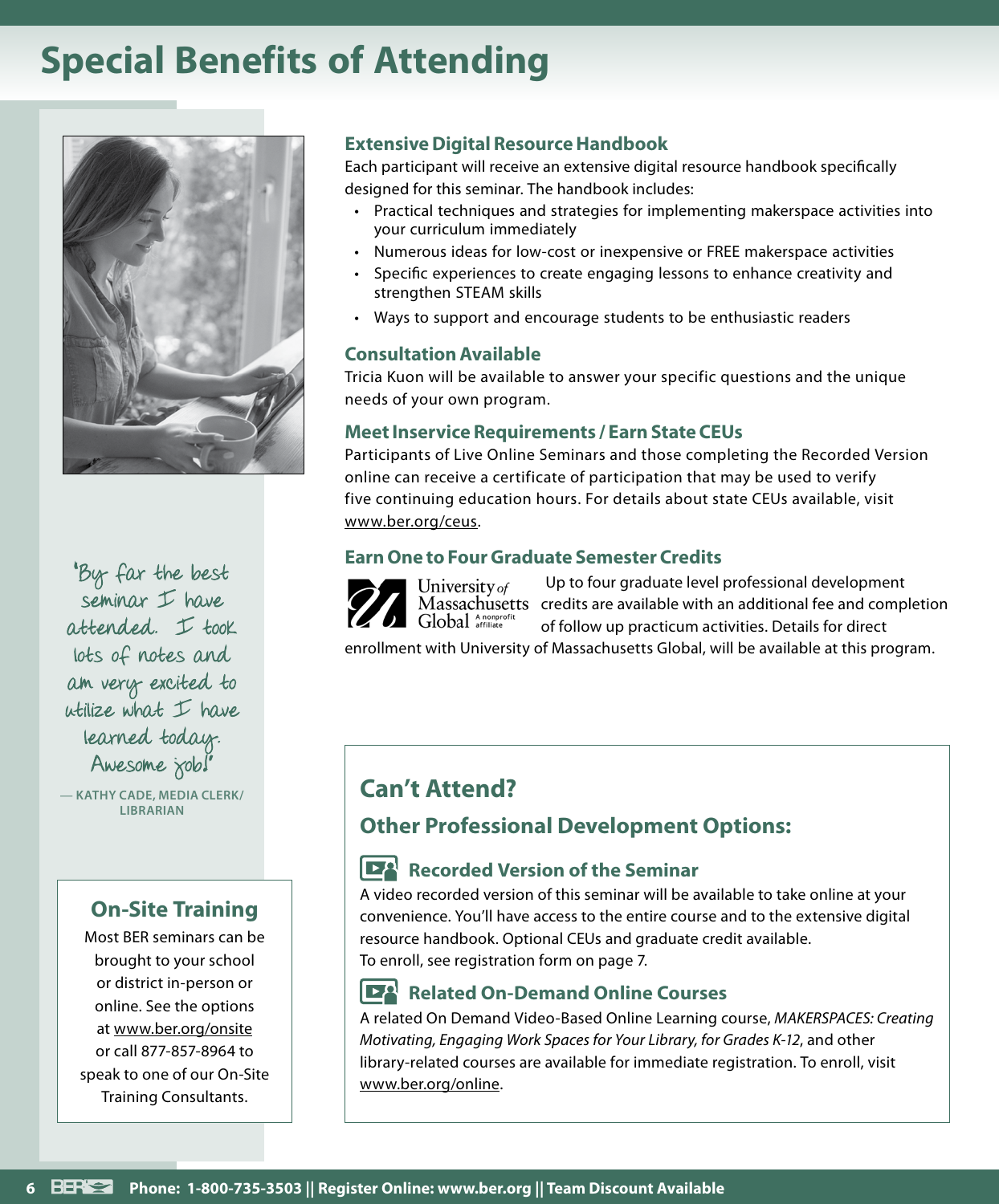## **100 Great Children's Books to Use With Makerspace Activities**

**(Grades K-6)**

| <b>Registration (BMZ2M1)</b>                                                                                                                                                                | <b>FIVE EASY WAYS TO REGISTER:</b>                                                                                                                                                                                                        |
|---------------------------------------------------------------------------------------------------------------------------------------------------------------------------------------------|-------------------------------------------------------------------------------------------------------------------------------------------------------------------------------------------------------------------------------------------|
| □ 1. Live Online: July 13, 2022 (Start time: 9 AM Eastern)                                                                                                                                  | <b>REGISTER ONLINE at: www.ber.org</b>                                                                                                                                                                                                    |
| 2. Live Online: July 19, 2022 (Start time: 9 AM Central)<br>$-$ or $-$                                                                                                                      | <b>EMAIL this form to: register@ber.org</b>                                                                                                                                                                                               |
| 3. I'd like to order the recorded version of this seminar<br>$\Box$                                                                                                                         | PHONE toll-free: 1-800-735-3503<br>(Weekdays 5:30 am - 4:00 pm Pacific Time)                                                                                                                                                              |
| <b>FIRST NAME</b><br>M.I.<br><b>LAST NAME</b>                                                                                                                                               | FAX this form to: 1-425-453-1134                                                                                                                                                                                                          |
| POSITION, SUBJECT TAUGHT<br><b>GRADE LEVEL</b>                                                                                                                                              | MAIL this form to: Bureau of Education & Research<br>915 118th Avenue SE . PO Box 96068<br>Bellevue, WA 98009-9668                                                                                                                        |
| SEMINAR NUMBER: _<br>. (Please see list above)                                                                                                                                              | <b>Program Hours</b>                                                                                                                                                                                                                      |
| List additional registrants on a copy of this form                                                                                                                                          | All Live Online Seminars are scheduled $9:00$ AM $-3:30$ PM in the time zone                                                                                                                                                              |
| <b>SCHOOL NAME</b>                                                                                                                                                                          | indicated. Check in 15 minutes prior. Registrants will be sent login information<br>by email four days before their Live Online Seminar.                                                                                                  |
|                                                                                                                                                                                             |                                                                                                                                                                                                                                           |
| SCHOOL MAILING ADDRESS                                                                                                                                                                      | <b>Fee</b>                                                                                                                                                                                                                                |
|                                                                                                                                                                                             | The registration fee is \$279 per person, \$259 per person for groups of<br>three or more registering at the same time. Call us at 1-800-735-3503<br>for groups of ten or more. Payment is due prior to the program.                      |
| <b>CITY &amp; STATE</b><br>ZIP CODE                                                                                                                                                         | Fee includes seminar registration, a certificate of participation and<br>an extensive digital resource handbook. The fee is the same for                                                                                                  |
| SCHOOL PHONE NUMBER<br><b>HOME PHONE NUMBER</b>                                                                                                                                             | Live Online Seminars or Recorded Seminars.                                                                                                                                                                                                |
| $\lambda$<br>$\lambda$                                                                                                                                                                      | <b>Cancellation/Substitutions</b>                                                                                                                                                                                                         |
| Registration confirmations and login details are sent via e-mail                                                                                                                            | 100% of your paid registration fee will be refunded if you can't attend                                                                                                                                                                   |
| E-MAIL ADDRESS (REQUIRED FOR EACH REGISTRANT)                                                                                                                                               | and notify us at least 10 days before the seminar. Late cancellations<br>made prior to the event date will be refunded less a \$15 service fee.<br>Substitutions may be made at any time without charge.                                  |
| HOME MAILING ADDRESS                                                                                                                                                                        | <b>Program Guarantee</b><br>We stand behind the high quality of our programs by providing the<br>following unconditional guarantee: If you are not satisfied with this<br>program, we'll give you a 100% refund of your registration fee. |
| <b>CITY &amp; STATE</b><br><b>ZIP CODE</b>                                                                                                                                                  |                                                                                                                                                                                                                                           |
|                                                                                                                                                                                             | <b>Further Questions</b>                                                                                                                                                                                                                  |
| <b>IMPORTANT - PRIORITY ID CODE: EBMZ2M1</b>                                                                                                                                                | Call the Bureau of Education & Research (800) 735-3503 or visit<br>us online at www.ber.org. The Bureau is North America's leading<br>presenter of PD training for professional educators. Programs                                       |
| <b>METHOD OF PAYMENT - Team Discount Available</b>                                                                                                                                          | are based on sound research, are highly practical in content and<br>consistently receive excellent evaluations.                                                                                                                           |
| The registration fee is \$279 per person,<br>for teams of three or more registering at the same time, the fee is \$259<br>per person. Payment is due prior to the program. No cash, please. |                                                                                                                                                                                                                                           |
| $\Box$ A check (payable to <b>Bureau of Education &amp; Research</b> ) is attached                                                                                                          |                                                                                                                                                                                                                                           |
| $\Box$ A purchase order is attached, P.O. #                                                                                                                                                 |                                                                                                                                                                                                                                           |
| (Be sure to include priority ID code on the P.O.)<br>$\Box$ Charge my:<br>□ MasterCard<br>$\Box$ VISA<br>$\Box$ Discover                                                                    |                                                                                                                                                                                                                                           |
| MO/YR                                                                                                                                                                                       |                                                                                                                                                                                                                                           |
| (Found on back of card)                                                                                                                                                                     |                                                                                                                                                                                                                                           |
| Please print name as it appears on card                                                                                                                                                     | © 2022 Bureau of Education & Research. All rights reserved<br>BMZ2M1                                                                                                                                                                      |
|                                                                                                                                                                                             |                                                                                                                                                                                                                                           |